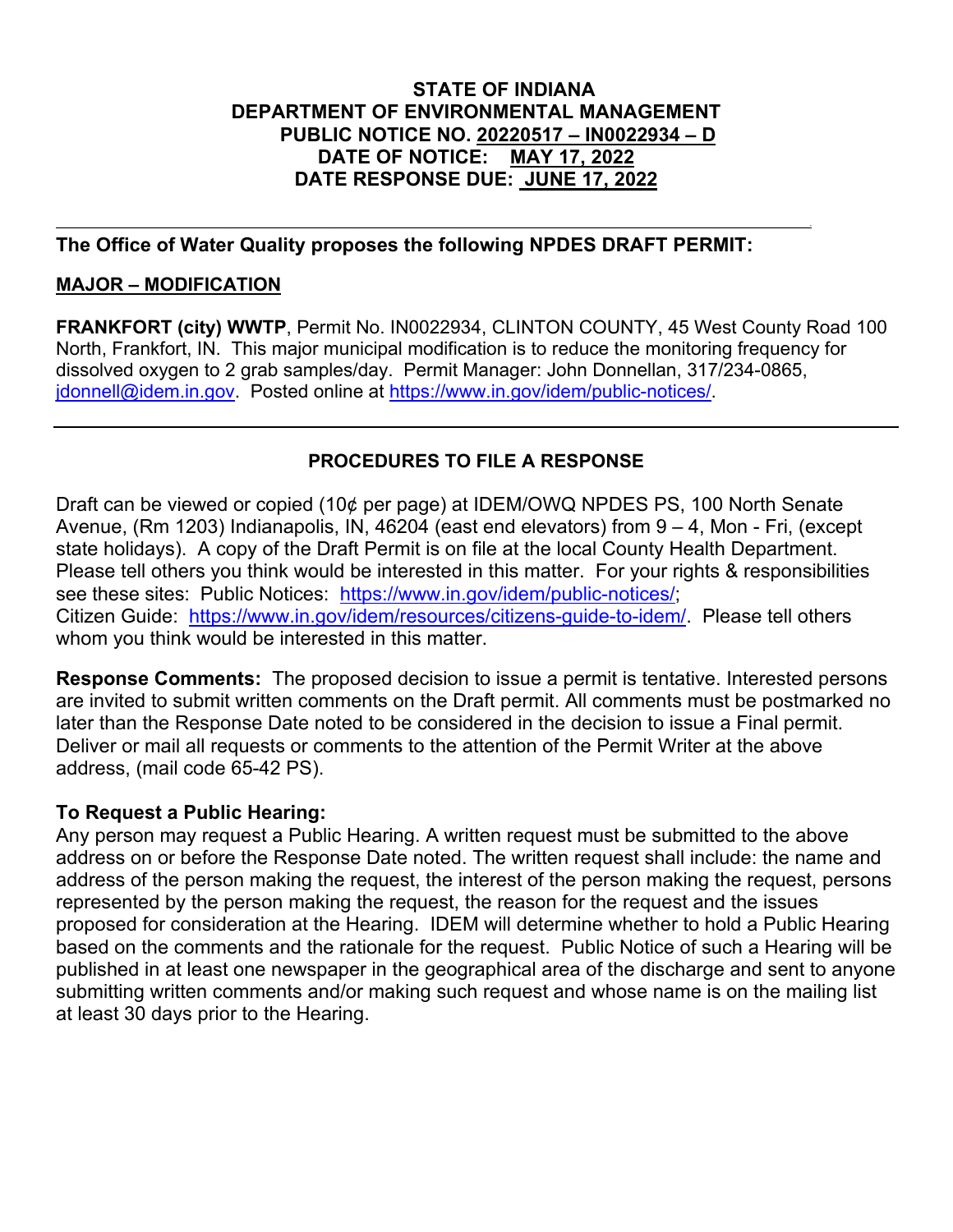

**INDIANA DEPARTMENT OF ENVIRONMENTAL MANAGEMENT**

*We Protect Hoosiers and Our Environment.*

100 N. Senate Avenue • Indianapolis, IN 46204

(800) 451-6027 • (317) 232-8603 • www.idem.IN.gov

**Eric J. Holcomb Brian C. Rockensuess** *Governor Commissioner* 

May 17, 2022

#### VIA ELECTRONIC MAIL

The Honorable Judith Sheets, Mayor City of Frankfort 301 East Clinton Street Frankfort, Indiana 46041

Dear Mayor Sheets:

 Re: Draft Modification of NPDES Permit No. IN0022934 for the City of Frankfort Wastewater Treatment Plant Clinton County

 Your request for permit modification, submitted May 4, 2022, has been reviewed and processed in accordance with rules adopted under 327 IAC 5. Enclosed is the draft modification of NPDES Permit No. IN0022934 which applies to the discharge from the City of Frankfort Wastewater Treatment Plant (WWTP). The enclosed Pages 1, 3, and 4 of 57 are intended to replace the corresponding pages in the facility's current permit.

 Pursuant to IC 13-15-5-1, IDEM will publish the draft permit document online at [https://www.in.gov/idem/public-notices/.](https://www.in.gov/idem/public-notices/) Additional information on public participation can be found in the "Citizens' Guide to IDEM", available at [https://www.in.gov/idem/resources/citizens-guide-to-idem/.](https://www.in.gov/idem/resources/citizens-guide-to-idem/) A 30-day comment period is available in order to solicit input from interested parties, including the general public.

 Please review this document carefully and become familiar with the proposed terms and conditions. Comments concerning the draft permit should be submitted in accordance with the procedure outlined in the enclosed public notice form. If you have any questions concerning this modification, please contact John Donnellan at 317/234-0865 or jdonnell@idem.IN.gov.

Sincerely,

Lég<sup>Q Vos</sup>

Leigh Voss, Chief Municipal NPDES Permits Section Office of Water Quality

**Enclosures** cc: PJ Whitaker, Certified Operator

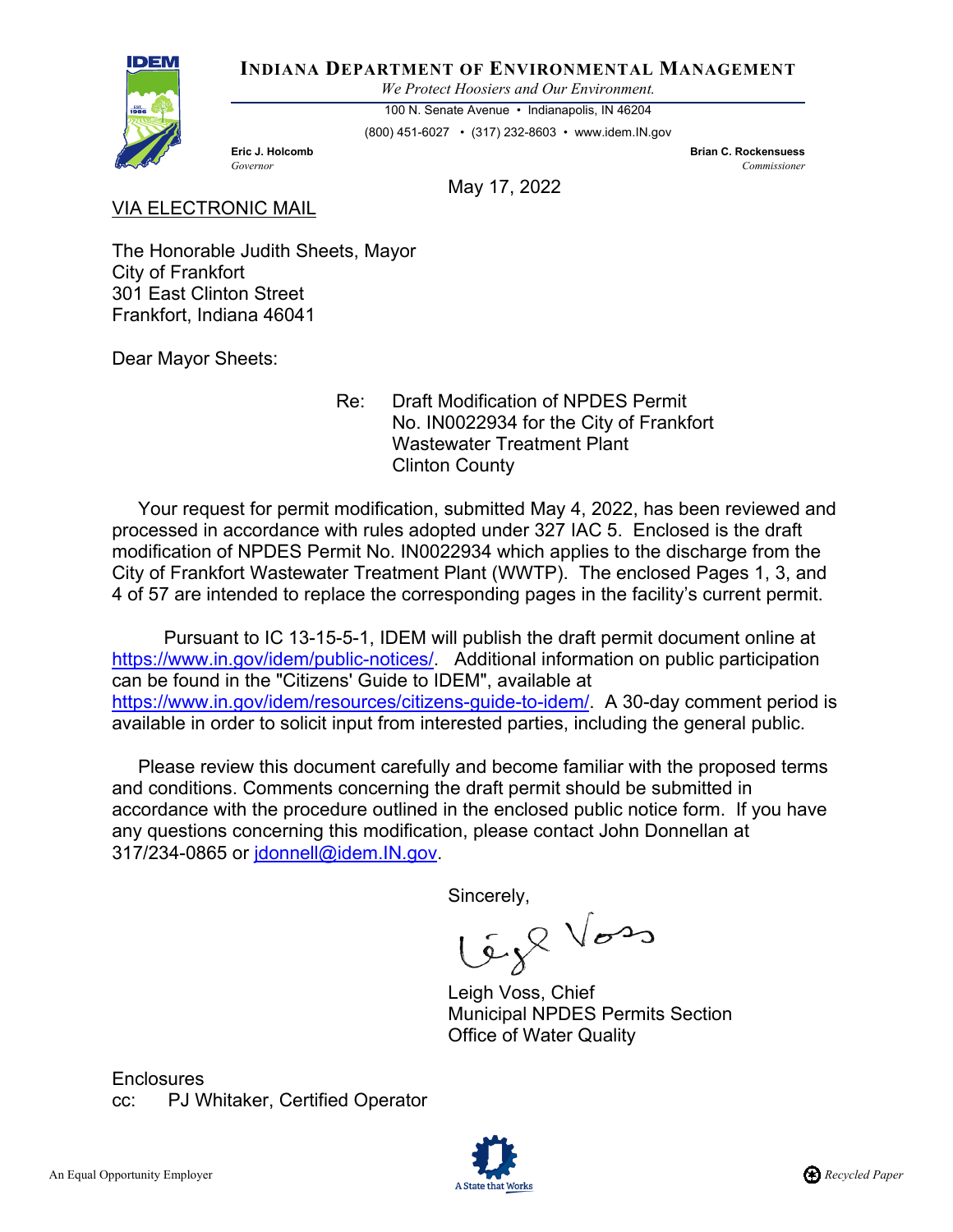Page 1 of 57 Permit No. IN0022934 Revised:

# STATE OF INDIANA

# DEPARTMENT OF ENVIRONMENTAL MANAGEMENT

## AMENDED AUTHORIZATION TO DISCHARGE UNDER THE

## NATIONAL POLLUTANT DISCHARGE ELIMINATION SYSTEM

In compliance with the provisions of the Federal Water Pollution Control Act, as amended, (33 U.S.C. 1251 et seq., the "Clean Water Act") or (CWA), and IDEMs authority under IC 13-5, the Indiana Department of Environmental Management (IDEM) is issuing this permit to the

# **CITY OF FRANKFORT**

hereinafter referred to as "the permittee." The permittee owns and/or operates the **City of Frankfort Wastewater Treatment Plant**, a major municipal wastewater treatment plant located at 45 West County Road 100 North, Frankfort, Indiana, Clinton County. The permittee is hereby authorized to discharge from the outfalls identified in Part I of this permit to receiving waters named Prairie Creek in accordance with the effluent limitations, monitoring requirements, and other conditions set forth in the permit. The permittee is also authorized to discharge from a Wet Weather Treatment Facility (WWTF) Outfall (002) listed in Attachment A of this permit to receiving waters named Prairie Creek in accordance with the effluent limitations, monitoring requirements, and other conditions set forth in this permit. This permit may be revoked for the nonpayment of applicable fees in accordance with IC 13-18-20.

The permit, as issued on February 27, 2020 is hereby amended as contained herein. The amended provisions shall become effective on  $\blacksquare$  . All terms and conditions of the permit not modified at this time remain in effect. Further, any existing condition or term affected by the modifications will remain in effect until the modified provisions become effective.

This permit and authorization to discharge, as amended, shall expire at midnight, April 30, 2025. In order to receive authorization to discharge beyond the date of expiration, the permittee shall submit such information and forms as are required by the Indiana Department of Environmental Management no later than 180 days prior to the date of expiration.

Issued on \_\_\_\_\_\_\_\_\_\_\_\_\_\_\_\_\_\_\_\_\_\_\_\_ for the Indiana Department of Environmental Management.

Jerry Dittmer, Chief Permits Branch Office of Water Quality

\_\_\_\_\_\_\_\_\_\_\_\_\_\_\_\_\_\_\_\_\_\_\_\_\_\_\_\_\_\_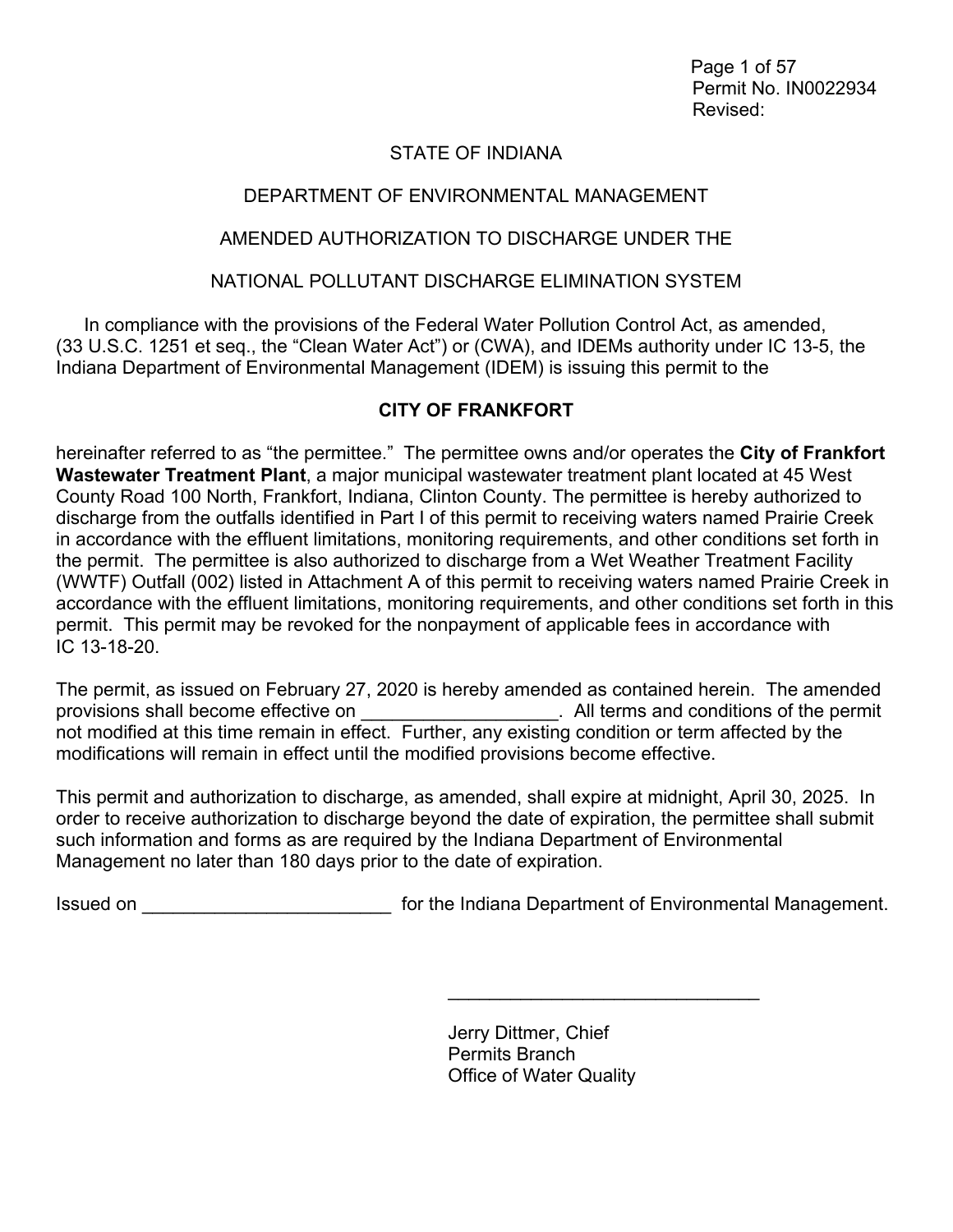Page 3 of 57 Permit No. IN0022934

|                            | <b>Quantity or Loading</b> |                          |              | <b>Quality or Concentration</b>  |                   |              | <b>Monitoring Requirements</b>         |                    |
|----------------------------|----------------------------|--------------------------|--------------|----------------------------------|-------------------|--------------|----------------------------------------|--------------------|
| <b>Parameter</b>           | <b>Monthly</b><br>Average  | <b>Weekly</b><br>Average | <b>Units</b> | <b>Monthly</b><br><b>Average</b> | Weekly<br>Average | <b>Units</b> | <b>Measurement</b><br><b>Frequency</b> | <b>Sample Type</b> |
| Flow [1]                   | Report                     | ----                     | <b>MGD</b>   | ----                             | ----              | ----         | Daily                                  | 24-Hr. Total       |
| CBOD <sub>5</sub>          |                            |                          |              |                                  |                   |              |                                        |                    |
| Summer [2]                 | 751                        | 1,127                    | lbs/day      | 10                               | 15                | mg/l         | Daily                                  | 24-Hr. Comp.       |
| Winter [3]                 | 1,127                      | 1,727                    | lbs/day      | 15                               | 23                | mg/l         | Daily                                  | 24-Hr. Comp.       |
| <b>TSS</b>                 |                            |                          |              |                                  |                   |              |                                        |                    |
| Summer [2]                 | 901                        | 1,352                    | lbs/day      | 12                               | 18                | mg/l         | Daily                                  | 24-Hr. Comp.       |
| Winter [3]                 | 1,352                      | 2,028                    | lbs/day      | 18                               | 27                | mg/l         | Daily                                  | 24-Hr. Comp.       |
| Ammonia-nitrogen           |                            |                          |              |                                  |                   |              |                                        |                    |
| Summer [2]                 | 112.7                      | 172.7                    | lbs/day      | 1.5                              | 2.3               | mg/l         | Daily                                  | 24-Hr. Comp.       |
| Winter [3]                 | 165.2                      | 247.8                    | lbs/day      | $2.2\phantom{0}$                 | 3.3               | mq/l         | Daily                                  | 24-Hr. Comp.       |
| Phosphorus                 | Report                     | ----                     | lbs/day      | 1.0                              | ----              | mg/l         | Daily                                  | 24-Hr. Comp.       |
| Nitrogen, Total (as N) [4] | Report                     | ----                     | lbs/day      | Report                           | ----              | mg/l         | Monthly                                | 24-Hr. Comp.       |

#### TABLE 1

#### TABLE 2

|                                    | <b>Quality or Concentration</b> |                           |                                |              | <b>Monitoring Requirements</b>         |                    |  |
|------------------------------------|---------------------------------|---------------------------|--------------------------------|--------------|----------------------------------------|--------------------|--|
| <b>Parameter</b>                   | <b>Daily</b><br><b>Minimum</b>  | <b>Monthly</b><br>Average | <b>Daily</b><br><b>Maximum</b> | <b>Units</b> | <b>Measurement</b><br><b>Frequency</b> | <b>Sample Type</b> |  |
| pH [5]                             | 6.0                             | ----                      | 9.0                            | s.u.         | Daily                                  | Grab               |  |
| Dissolved Oxygen [6]               |                                 |                           |                                |              |                                        |                    |  |
| Summer [2]                         | 6.0                             | ----                      | ----                           | mq/l         | Daily                                  | 2 Grabs/24-Hrs.    |  |
| Winter [3]                         | 5.0                             | ----                      | ----                           | mq/l         | Daily                                  | 2 Grabs/24-Hrs.    |  |
| <b>Total Residual Chlorine [7]</b> |                                 |                           |                                |              |                                        |                    |  |
| Final effluent [8]                 | ----                            | 0.01                      | 0.02                           | mq/l         | Daily                                  | Grab               |  |
| $E.$ coli [9]                      | ----                            | 125 [10]                  | 235 [11]                       | $ctu/100$ ml | Daily                                  | Grab               |  |

- [1] Effluent flow measurement is required per 327 IAC 5-2-13. The flow meter(s) shall be calibrated at least once every twelve months.
- [2] Summer limitations apply from May 1 through November 30 of each year.
- [3] Winter limitations apply from December 1 through April 30 of each year.
- [4] Total Nitrogen shall be determined by testing Total Kjeldahl Nitrogen (TKN) and Nitrate + Nitrite and reporting the sum of the TKN and Nitrate + Nitrite results (reported as N). Nitrate + Nitrite can be analyzed together or separately. Monitoring for Total Nitrogen is required in the effluent only. The following EPA methods are recommended for use in the analysis of TKN and Nitrate + Nitrite. Alternative approved 40 CFR 136 methods may be utilized.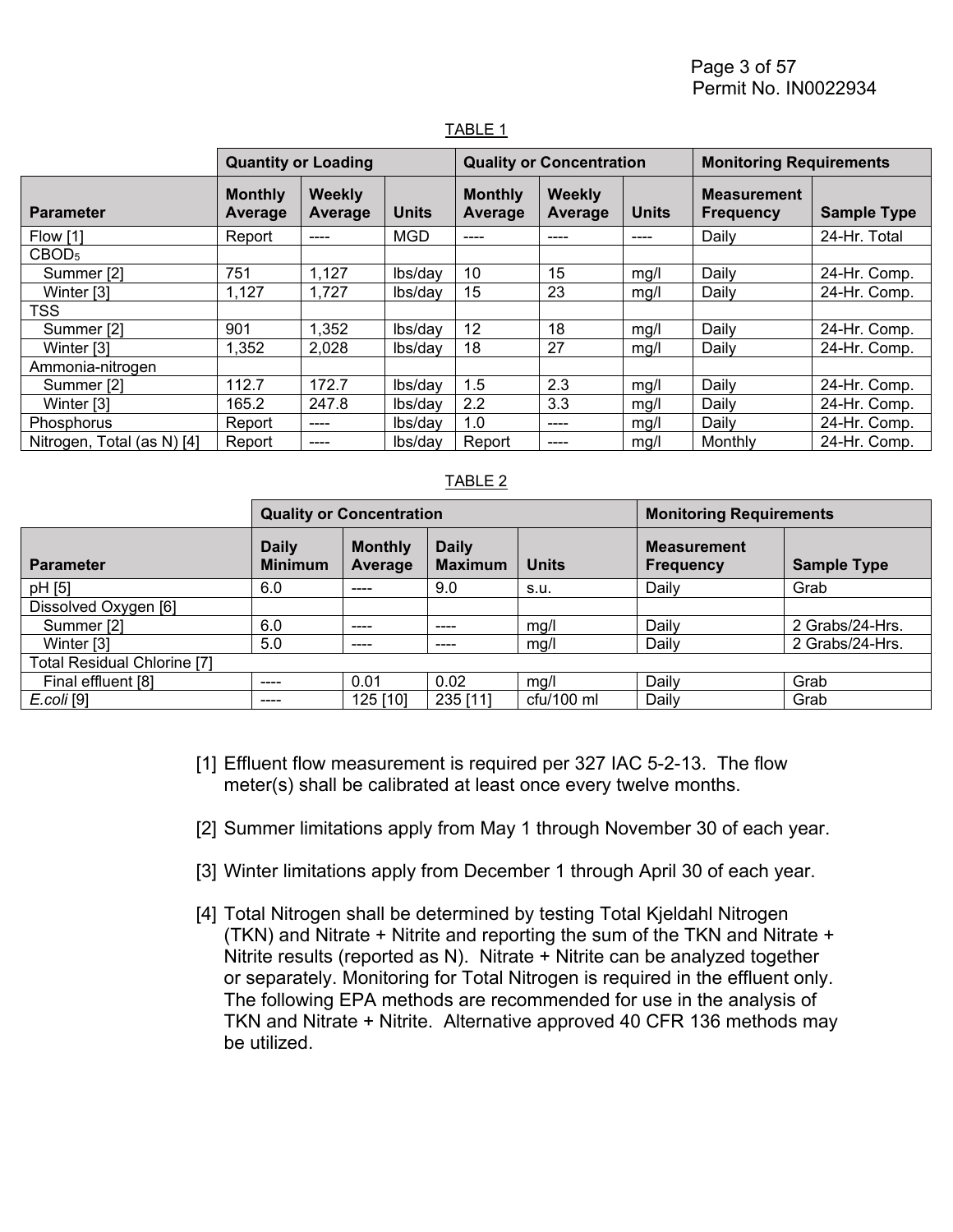| Parameter         | Method              |
|-------------------|---------------------|
| TKN               | 350.1, 351.1, 351.2 |
| <b>Nitrate</b>    | 300.0, 300.1, 352.1 |
| <b>Nitrite</b>    | 300.1, 353.2        |
| Nitrate + Nitrite | 300.0, 300.1, 353.2 |
|                   |                     |

- [5] If the permittee collects more than one grab sample on a given day for pH, the values shall not be averaged for reporting daily maximums or daily minimums. The permittee must report the individual minimum and the individual maximum pH value of any sample during the month on the Monthly Report of Operation forms.
- [6] The daily minimum concentration of dissolved oxygen in the effluent shall be reported as the arithmetic mean determined by summation of the two (2) daily grab sample results divided by the number of daily grab samples. These samples are to be collected over equal time intervals.
- [7] The effluent shall be disinfected on a continuous basis such that violations of the applicable bacteriological limitations (*E. coli*) do not occur from April 1 through October 31, annually. If the permittee uses chlorine for any reason, at any time including the period from November 1 through March 31, then the limits and monitoring requirements in Table 2 for Total Residual Chlorine (TRC) shall be in effect whenever chlorine is used.
- [8] In accordance with 327 IAC 5 2 11.1(f), compliance with this permit will be demonstrated if the measured effluent concentrations are less than the limit of quantitation (0.06 mg/l). If the measured effluent concentrations are above the water quality-based permit limitations and above the Limit of Detection (LOD) specified by the permit in any of three (3) consecutive analyses or any five (5) out of nine (9) analyses, the permittee is required to reevaluate its chlorination/dechlorination practices to make any necessary changes to assure compliance with the permit limitation for TRC. These records must be retained in accordance with the record retention requirements of Part I.B.8 of this permit.

Effluent concentrations greater than or equal to the LOD but less than the Limit of Quantitation (LOQ), shall be reported on the discharge monitoring report forms as the measured value. A note must be included with the DMR indicating that the value is not quantifiable. Effluent concentrations less than the limit of detection shall be reported on the discharge monitoring report forms as less than the value of the limit of detection. For example, if a substance is not detected at a concentration of 0.01 mg/l, report the value as < 0.01 mg/l. At present, two methods are considered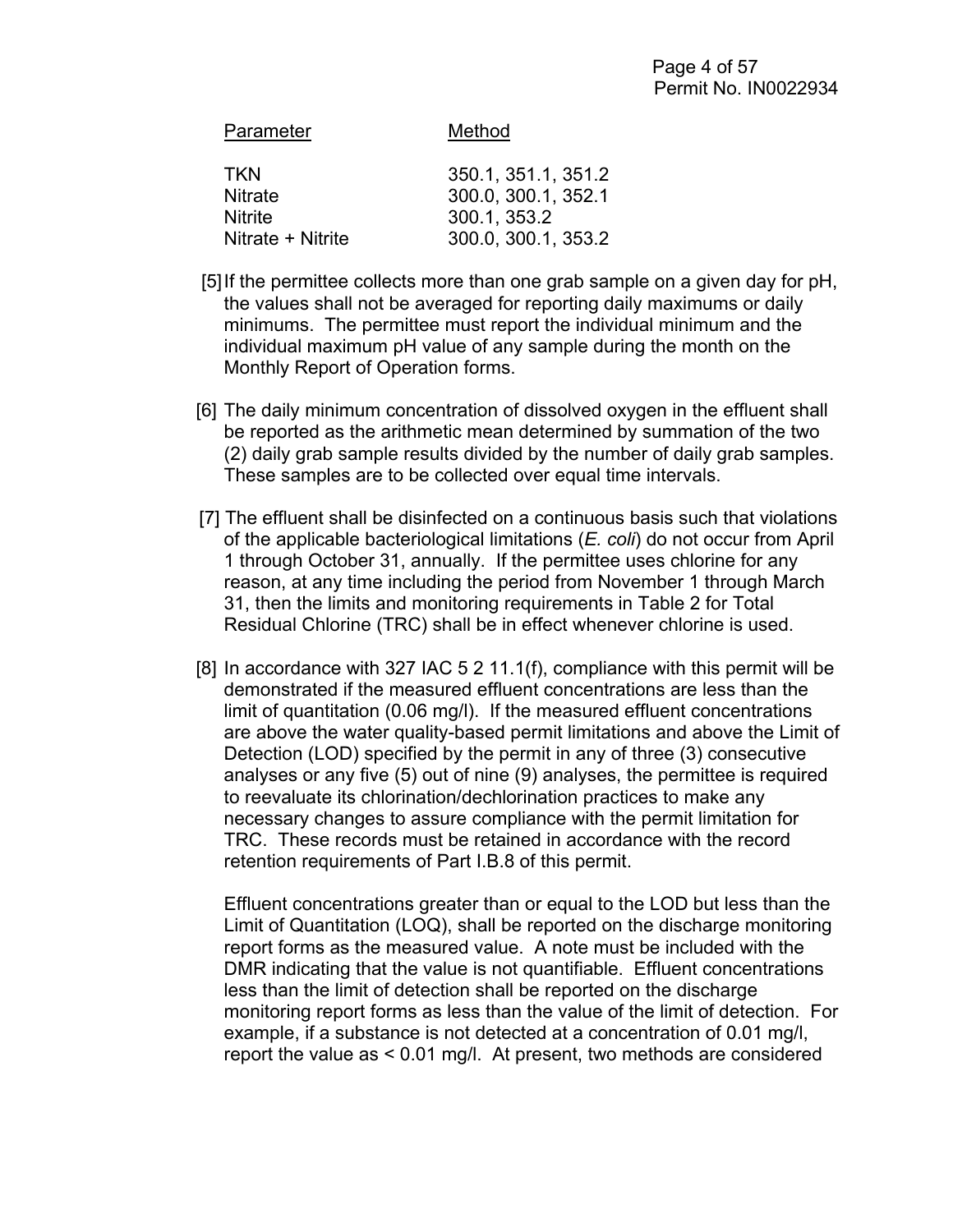# **National Pollutant Discharge Elimination System Fact Sheet for the City of Frankfort Wastewater Treatment Plant**

**Draft: May 11, 2022 Final: TBD**

# **Indiana Department of Environmental Management**

100 North Senate Avenue Indianapolis, Indiana 46204 (317) 232-8603 Toll Free (800) 451-6027 www.idem.IN.gov

| <b>Permittee:</b>                        | City of Frankfort                            |  |  |
|------------------------------------------|----------------------------------------------|--|--|
|                                          | The Honorable Judith Sheets, Mayor           |  |  |
|                                          | 301 East Clinton Street                      |  |  |
|                                          | Frankfort, Indiana 46041                     |  |  |
|                                          | jsheets@frankfort-in.gov 765-654-7332        |  |  |
| <b>Existing Permit</b>                   | Permit Number: IN0022934                     |  |  |
| Information:                             | Expiration Date: April 30, 2025              |  |  |
| <b>Facility Contact:</b>                 | P.J. Whitaker, Certified Operator            |  |  |
|                                          | pwhitaker@fmu-in.com 765-659-4741            |  |  |
| <b>Facility Location:</b>                | 45 West County Road 100 North                |  |  |
|                                          | Frankton, Indiana 46041                      |  |  |
|                                          | <b>Clinton County</b>                        |  |  |
| <b>Receiving Stream:</b>                 | <b>Prairie Creek</b>                         |  |  |
| <b>GLI/Non-GLI:</b>                      | Non-GLI                                      |  |  |
| <b>Proposed Permit</b><br><b>Action:</b> | Modification                                 |  |  |
| <b>Date Application</b><br>Received:     | May 4, 2022                                  |  |  |
| <b>Facility Category</b>                 | <b>NPDES Major Municipal</b>                 |  |  |
| <b>Permit Writer:</b>                    | John Donnellan, Senior Environmental Manager |  |  |
|                                          | jdonnell@idem.in.gov 317-234-0865            |  |  |